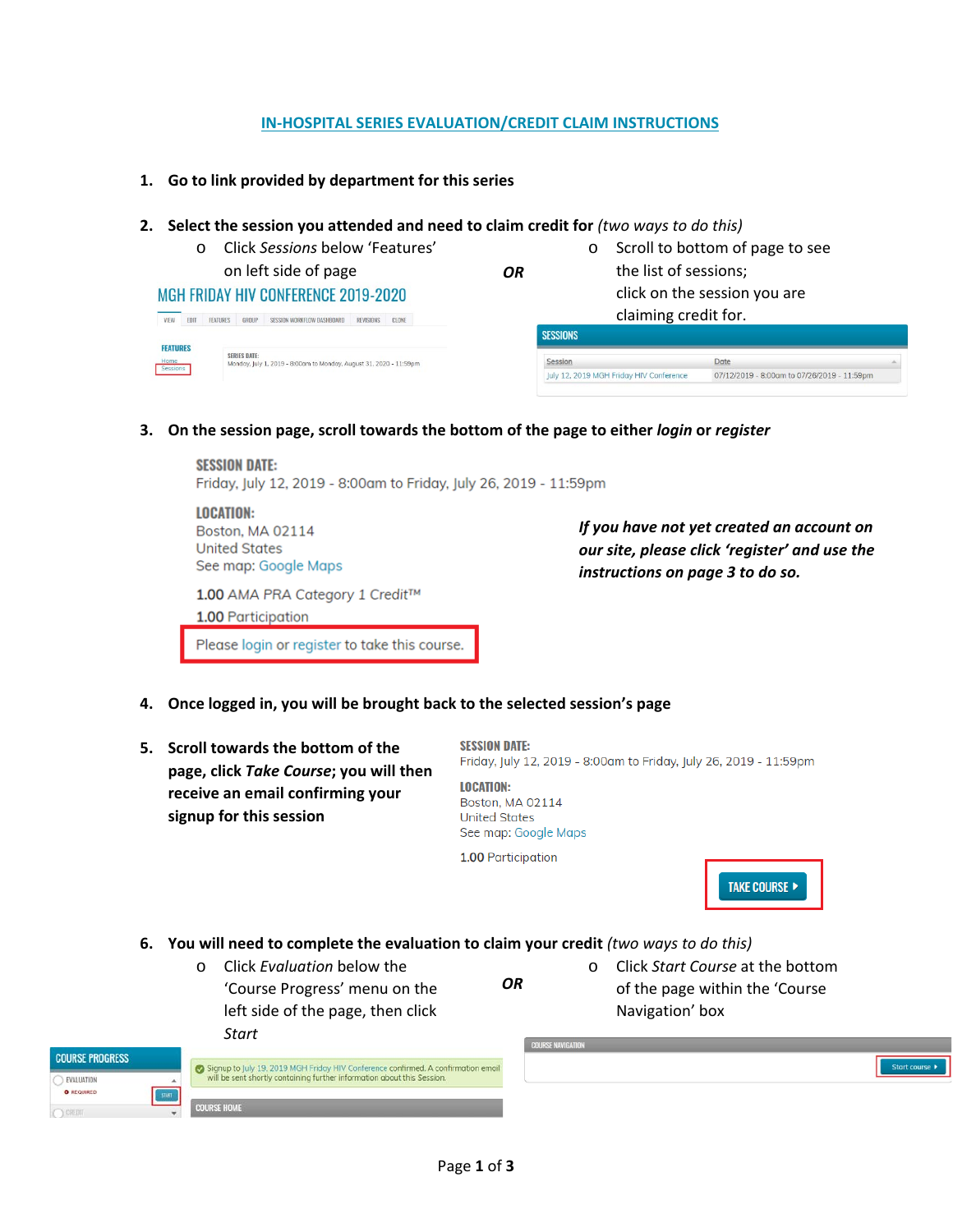- **7. Complete the evaluation and click 'Submit' at the bottom of the page. You will receive a message that your submission has been received; then click 'Next' at the bottom of the page**
- **8. The credit you are eligible for will be listed on this page; check off "claim this type"**

|                          | <b>SUBMIT</b> |        |
|--------------------------|---------------|--------|
| <b>COURSE NAVIGATION</b> |               |        |
|                          |               | Next + |
|                          |               |        |

| <b>CREDIT</b>        |  |
|----------------------|--|
| <b>PARTICIPATION</b> |  |
| Claim this type      |  |
| <b>SUBMIT</b>        |  |

- **9. Insert the number of credits you are claiming in the text box. Check off "I agree that I am only**
- **claiming credit commensurate with the extent of my participation in the activity. \*" and click 'Submit'. You will receive a message that your credit has been awarded; click 'Next' at the bottom of the page**

| Enter the amount of credits to claim. |                                                                                                         |
|---------------------------------------|---------------------------------------------------------------------------------------------------------|
| the activity.*                        | $\blacksquare$ agree that I am only claiming credit commensurate with the extent of my participation in |
| <b>SUBMIT</b>                         |                                                                                                         |

**10. To download a copy of your certificate this particular session, click 'Download Certificate' –**

| <b>MARIA DE MARIA A CONTEMA DE SU</b> |  |
|---------------------------------------|--|
|                                       |  |

**this information will also be saved in your account on our site.**

## **11. To access a list of all sessions you have claimed credit for:**

- o Hover over *My Account* in banner at top of page  $_{HOME}$  | ABOUTUS | ACCREDITATION INFORMATION | HOSPITALS | COURSE CATALOG | MY ACCOUNT -
- o Click *My Transcript*
- o Click *Session credit* on banner at top of page (below *My Activities* tab) you will then have the option to download the PDF transcript of all the session credits you claimed

## **TOTAL SESSION CREDIT**

| VIEW                                                           | <b>FDIT</b>          | BOOKMARKS | <b>COURSE CREDIT LOG</b> | <b>MY ACTIVITIES</b>  | ORDERS           | REPORTED CREDIT |              |
|----------------------------------------------------------------|----------------------|-----------|--------------------------|-----------------------|------------------|-----------------|--------------|
|                                                                | Completed activities |           | Pending activities       | <b>Session credit</b> | External credits |                 |              |
| <b>DATE COMPLETED</b><br><b>START DATE</b><br>E.g., 06/19/2019 |                      |           |                          |                       |                  |                 | Download PDF |
| <b>END DATE</b><br>E.g., 06/19/2019                            |                      |           |                          |                       |                  |                 |              |

**PLEASE NOTE:** this transcript will only list the credits claimed at sessions; live courses (i.e. Conferences, Symposiums, etc.) are on a separate transcript under your *Completed Activities*